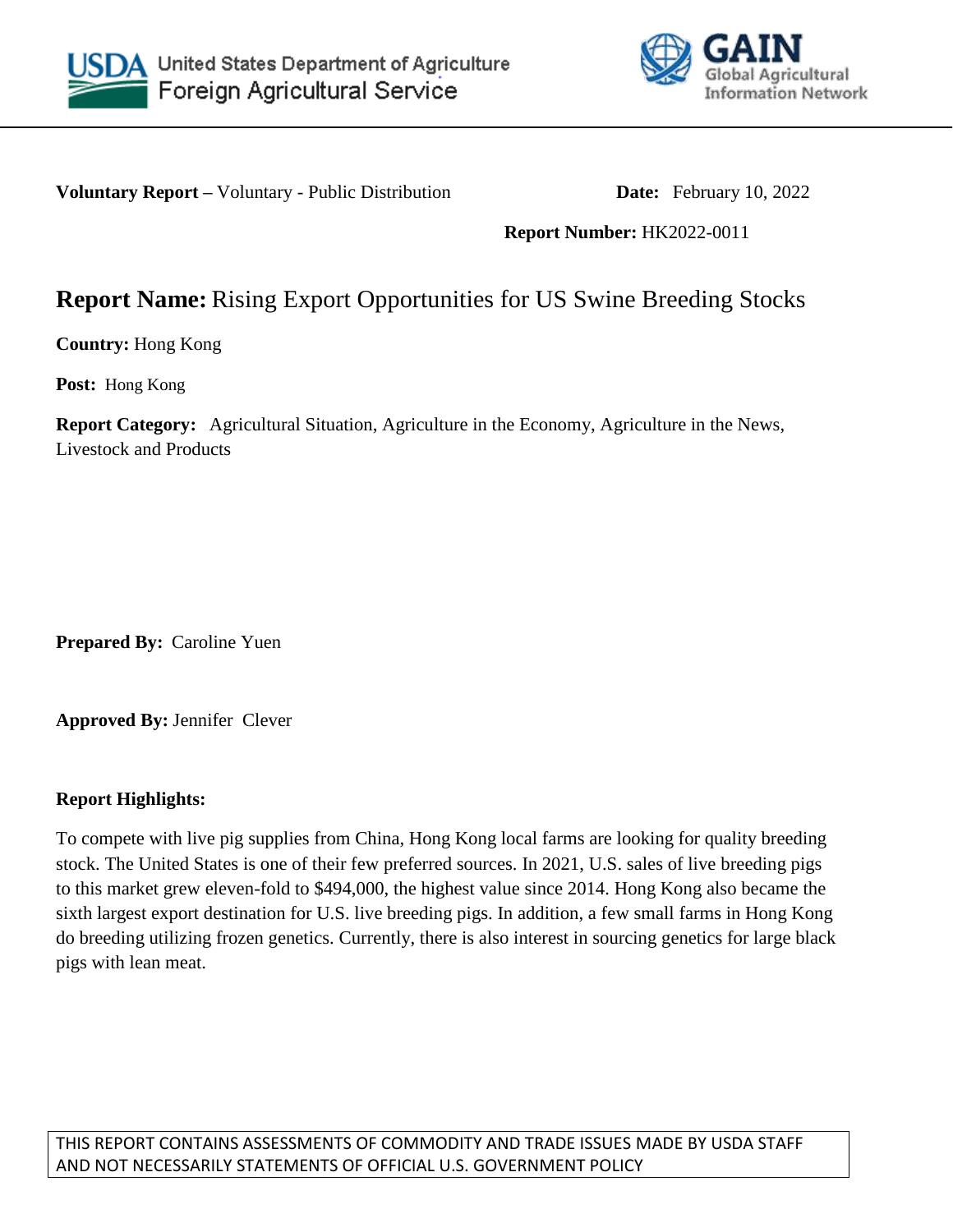Hong Kong has forty-three pig farms. The farm size ranges from three hundred to six thousand head. Most farms have an average of one thousand pigs. Local production only accounts for about 12 percent of domestic consumption with the rest sourced from mainland China. For the past twelve months (February 2021 to January 2022), Hong Kong imported around 829,600 head of pigs from China while local farms supplied 113,900 head to the market.





Over the past two years, with the prevailing presence of African Swine Fever (ASF) in the region, Hong Kong pig farmers have been shopping around the globe for good breeding pigs. Only a few farms in Hong Kong have the knowhow to do breeding through genetics. Fresh pork coming from local farms sells at a premium compared to those from mainland China because of the well-established consumer confidence in the food safety and proper use of veterinary drugs in local production. Given the higher operation costs in Hong Kong, local farmers realize that their pigs are not price competitive, therefore, they have every incentive to source quality breeding stock in order to compete in quality with pork from China.

Taiwan, Canada, and the United States have been the main suppliers of breeding pigs to Hong Kong. Local farmers in general have better confidence in breeding stock from the United States and Canada but reportedly do not have a strong preference on one over the other. Supplies from Taiwan are not particularly price competitive and recently, local farmers have bigger concerns with these supplies given the prevailing ASF presence in the region. However, supplies from Taiwan offer relatively more economical transportation costs. Local farmers also wanted to buy from Australia. Yet, according to farmers, the Australian and Hong Kong's animal authorities have yet to solve certification and animals testing protocols.